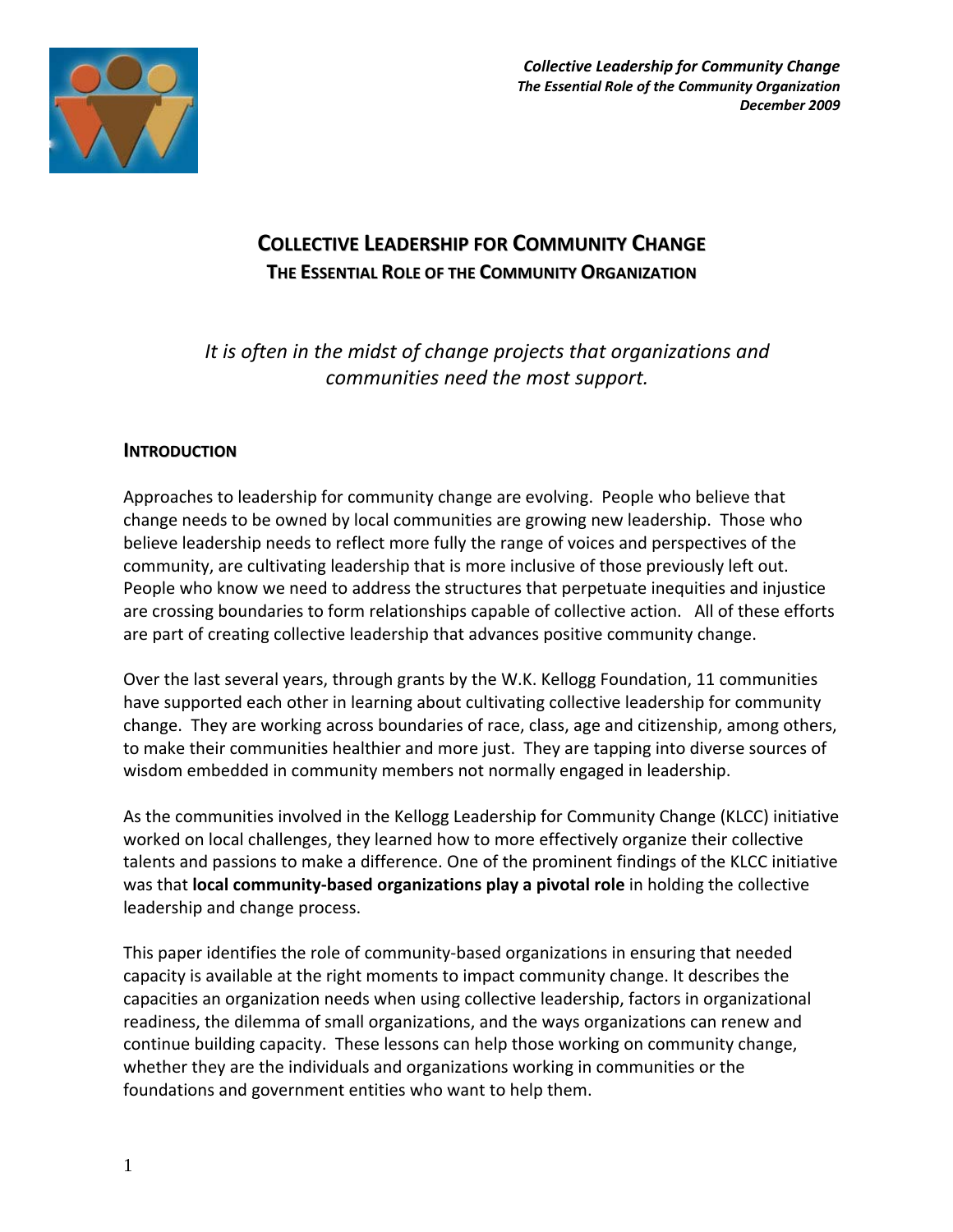### **HOLDING THE WORK – THE ROLE OF A SPONSORING ORGANIZATION**

Believing in collective approaches to leadership in communities affects the way communitybased organizations operate and shifts the approach to community change. It moves the paradigm from a few people knowing what to do and recruiting others to a model in which people connect around shared purpose and passions and discover solutions together. It becomes more than mobilizing people to carry out a campaign. It engages people to be responsible for stewardship of their community for the long term. The collective leadership approach is less top down and more networked.

Collective leadership brings a diverse group together to tap into the full range of community

wisdom. It looks for good ideas, wherever they come from, and then engages the group in building the capacity to carry out those ideas. All of the participants need to have a sense of the whole and find ways to link individual passions and ideas to the larger purpose. As people build their capacity and connections, what starts out as a project becomes a way of life.

*Collective leadership brings a diverse group together to tap into the full range of community wisdom.* 

To cultivate leadership that is collective, organizations need the capacity to:

### 1. **GATHER PEOPLE FROM THE COMMUNITY TO WORK ON AN ISSUE**

Attracting people with different community perspectives can stretch an organization to look beyond its current constituents. To do this, an organization needs to have credibility so people in the community trust how they work with others. For instance, an organizing/advocacy group in Buffalo New York was good at attracting community activists. To work on education issues, they invited people knowledgeable about education but limited in activism experience. This additional perspective led to trying different approaches beyond advocacy and the group successfully coordinated efforts to land a multi-million-dollar after-school program.

### 2. **GROUND THE WORK IN THE CULTURE, HISTORY AND EXPERIENCE OF THE COMMUNITY**

People who join in collective leadership for community change need to know their local context and how change is done in that place. In Montana, an initiative sponsored by Salish Kootenai College, brought together Native Americans and Whites to improve local schools for the benefit of all their children. Race played a prominent role in dividing groups into parallel lives. It was important to understand the Native American experience in that community. Their tribal lands had been opened up to Whites for homesteading in the early 1900s. Following that, boarding schools sought to extinguish Native culture into the mid 1900s. Native Americans in this community initiative brought deep suspicion of educational institutions. Taking time to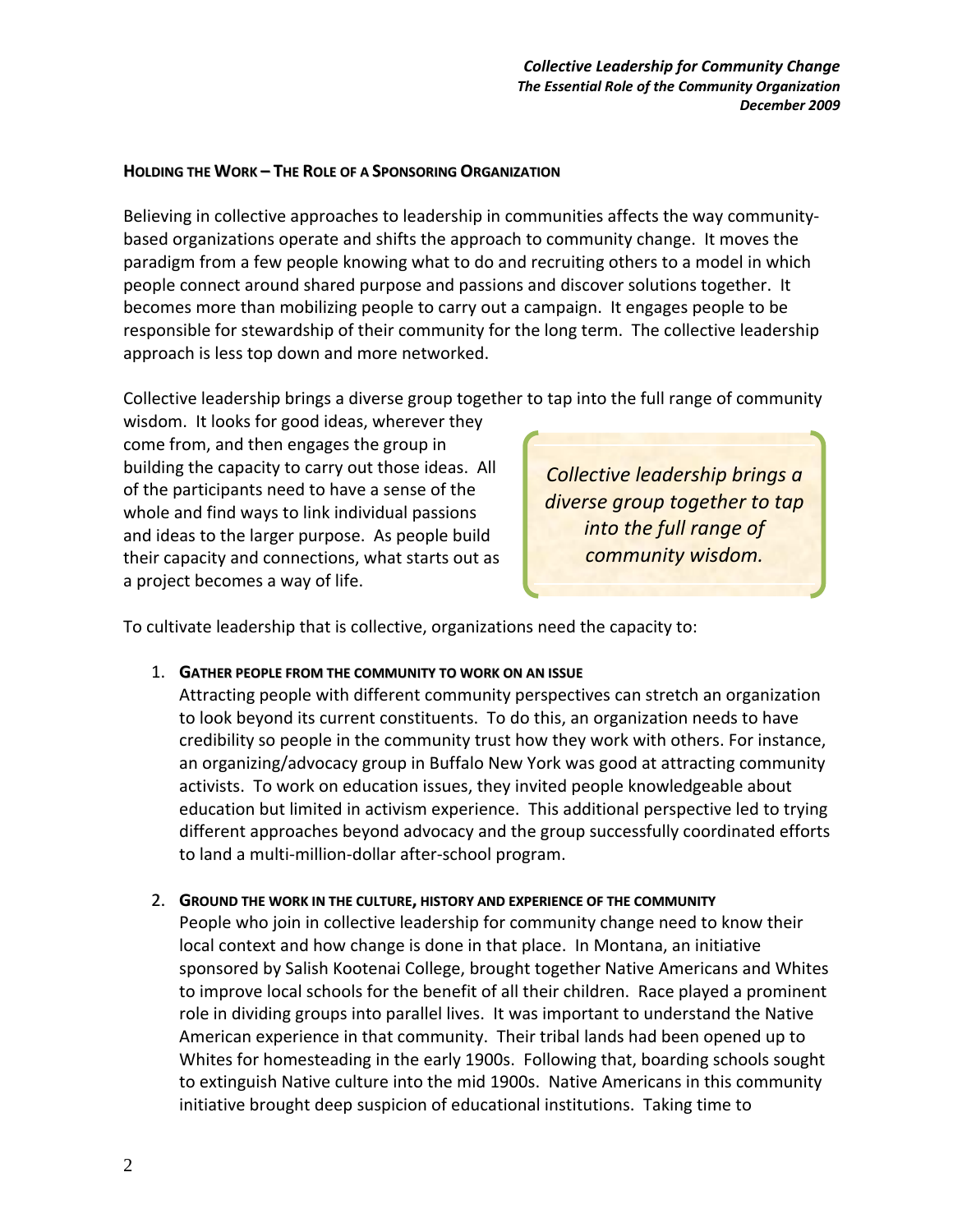understand how this history was showing up in current times helped the larger group build deeper relationships. They knew they had to help families, particularly Native Americans, feel safe in working with the schools.

3. **PROVIDE SPACE FOR DIFFICULT COMMUNITY CONVERSATIONS AND HELP PEOPLE DEAL WITH TENSIONS AND CONFLICT IN POSITIVE WAYS**

Making crucial shifts in how the community works together requires that people have honest discussions about the issues that are most divisive. The issues of disparity and injustice can bring out deep emotions. An organization hosting the collective work must seek to become a model of openness, safety, belonging and non-judgment.

When KLCC host organizations came to the brink of difficult conversations and stayed in them, their work shifted in good ways. These conversations were about disparities around such divides as race, age and class. In the segregated city of Buffalo, they learned to collaborate across race. In the Lummi tribe, they learned to incorporate youth voice into tribal processes organized for elders and adults. In Minneapolis, communities of color that often competed over resources, learned to build coalitions to advance similar goals.

### 4. **ALIGN THE CHANGE GOALS OF THE COMMUNITY WITH THE MISSION OF THE AGENCY**

In Chelsea, Massachusetts, Roca is an organization good at helping youth move away from the challenges of the streets to more promising pathways for education and jobs. Though they work with many immigrant youth, the agency is not primarily dedicated to immigrant education. In KLCC, they brought together youth and adults to advance just communities. This occurred during a period of heightened immigration raids in the community that had the devastating effect of splitting families — separating parents and young children. One group worked on educating immigrants about their legal rights if stopped by an immigration official. This effort had initial success and could have foundered if the agency had not incorporated the work into its overall institutional agenda. As the agency took more responsibility for this change agenda, the number of people trained in knowing their rights increased dramatically.

5. **CONTINUOUSLY CULTIVATE NEW WAVES OF COLLECTIVE LEADERSHIP AMONG COMMUNITY MEMBERS** People engaged in community change work live demanding lives. In addition to supporting themselves and their families, they contribute their time, passion and talents to making the community better. There is a lot of fluidity in this work. People come and go. Some because they attend college and others because they take on a new job, move, or need to attend to their families. Such fluidity calls for an entity that can reliably help new volunteers develop collective leadership skills.

In Benton Harbor, Michigan a Boys and Girls Club has transformed their traditional model of youth leadership development into a model of youth and adults working as partners to improve their community. At the end of each year, some of the youth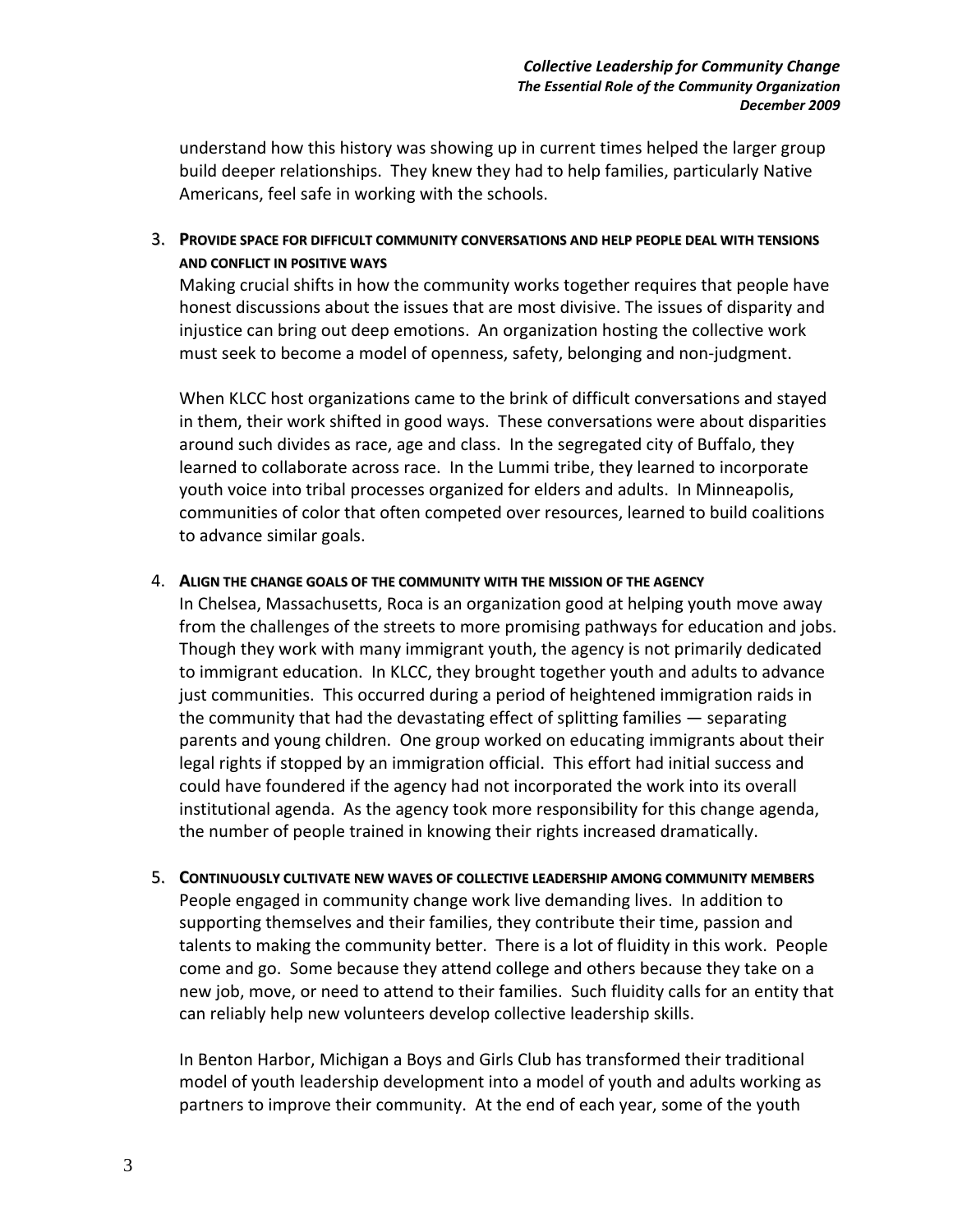head to college. The Club continues to create a pathway for the next generation of youth to learn the leadership skills that help them effectively partner with adults in the community on such issues as AIDS education, civic engagement in city elections, and

tutoring/college preparation. The Boys and Girls Club has effectively become a change organization and is no longer solely a youth development group.

# 6. **DEVELOP PARTNERSHIPS TO MORE BROADLY HOLD THE WORK**

*Collective leadership for change takes time and requires organizations with staying power and stability.* 

Each community organization adds a

specific capability and value to improving the community. While organizations can add new capacities, collective leadership suggests one prominent way to build capacity is through partnerships. It is helpful to look at the change issue and develop a picture of the whole system surrounding that issue. Who has a similar approach? Who is doing work your agency does not do? This helps organizations determine who they need to partner with to make progress on the issue.

In Minneapolis, Migizi Communications is working to improve the lives of urban Native Americans. Achieving educational equity for Native American students is a prominent issue. Migizi provides alternative approaches to educating Native American high school students. They wanted to improve the success of the public schools in educating Native American Youth, so they developed partnerships with organizations that had other strengths. They collaborated with the Organizers Apprentice Program, an organization that conducts a state report card on racial equity in public policy. This group did specific work to analyze the impact of the school district in educating youth of color. By partnering, they were able to make a case and build agreements with the school district governing how schools would work with Native American families and students. The partnerships have increase Migizi's reach and impact.

# **READINESS OF THE HOST AGENCY FOR COLLECTIVE LEADERSHIP**

Community-based organizations have varying levels of readiness to foster collective leadership capable of community change. This work takes time and requires organizations with staying power and stability. Organizations need a certain level of health to be able to carry out this work. In challenging economic times, when many in the nonprofit world experience funding instability, organizations need to adapt their fund raising and try different ways to build revenue flows.

Money is not the only route to stability. At KLCC sites, people committed to strengthening their communities as a way of life found creative ways to add capacity. In Montana, a retired educator volunteered over four years to provide group facilitation. In South Texas, two key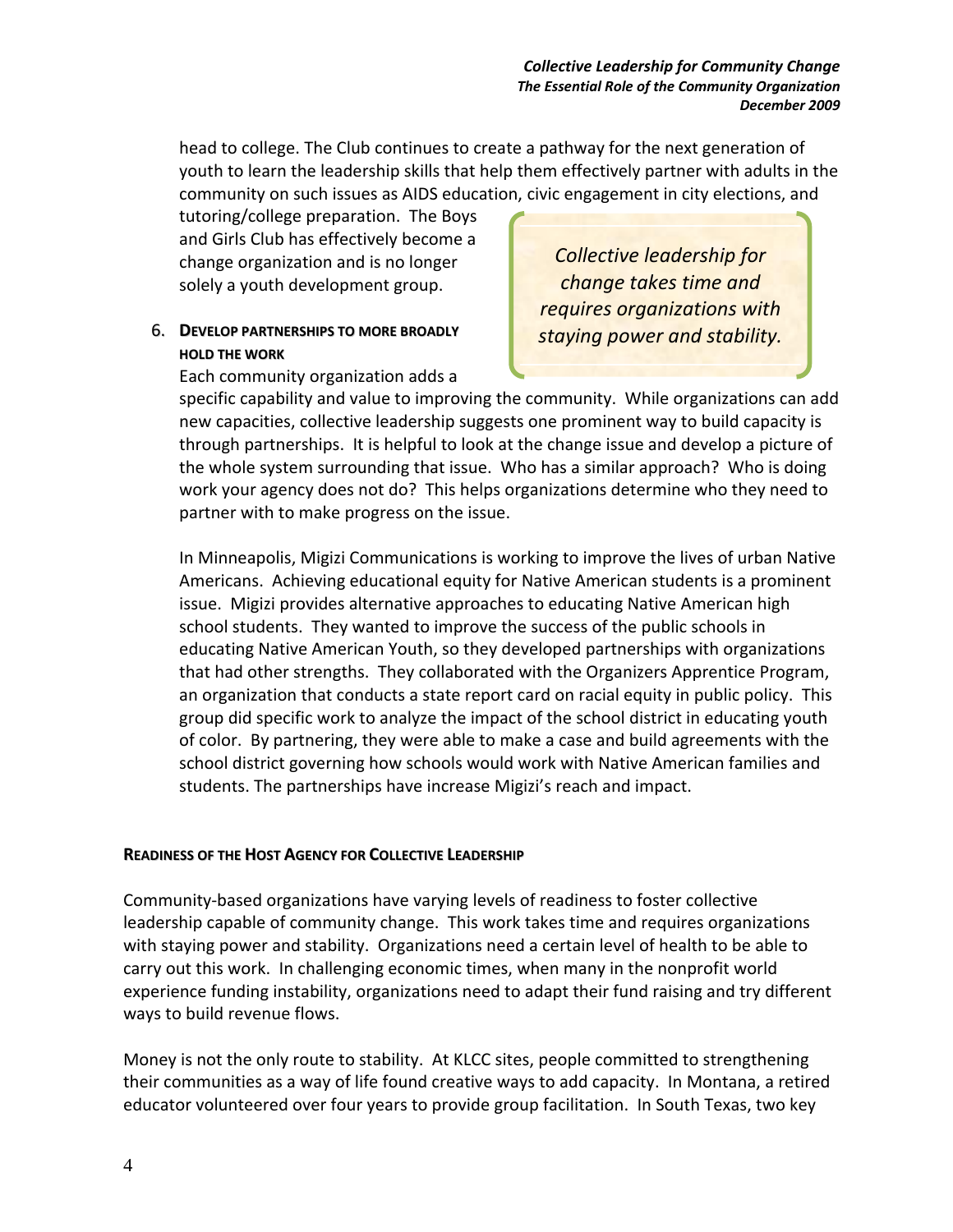*Collective Leadership for Community Change The Essential Role of the Community Organization December 2009* 

leaders became professors. Through them, their universities partnered more directly with community groups to improve the region's education system. Identifying who else in the community is working on the issues you care about helps determine which partnerships will build staying power.

Providing ongoing support for leadership development requires dedicating staff specifically to leadership development and change initiatives. Doing so helps anchor the change work. Project management and communication are specific skill sets needed to advance change work. Community change initiatives are messy processes. Keeping track of the many people and details involved requires

*One of the most essential characteristics is for the organization's leadership to be open to learning and to their own transformation.* 

strong management skills. It also helps to have staff that can facilitate group processes and deal effectively with tensions that emerge. While groups engaging in collective leadership eventually share more responsibility for facilitation and action, in the early stages, it is beneficial to have someone hold this role until others are ready to step in. The initial investment in staff capacity pays off in the long run as participants in the collective work develop their skills and can assume more of the role staff played. This is one of the promises of utilizing collective leadership.

One of the most essential characteristics is for the organization's leadership to be open to learning and to their own transformation. Change organizations are often good at creating transformation in others but less capable of addressing the changes they themselves need to make. In collective leadership, they need to be willing to share power more collectively with those they engage. This openness needs to extend to building truly collaborative partnerships in the community. This is more than finding other organizations to help you do your work. It means holding the larger work together. Each organization involved in KLCC went through their own transformation as they reached out to community members more broadly.

As they worked with youth involved in gangs and other countercultural activities of the streets, Roca used to view other agencies as adversaries. The schools suspended students, essentially dumping them into the streets. The police profiled certain youth and moved them into a criminal justice system that was largely punitive. Over time, they started to have conversations with these other organizations and eventually realized they had similar goals of making the community safe and encouraging people to act responsibly. They shifted from an adversarial stance. This opened up new possibilities for collective action. Youth and police officers worked together to reduce youth violence. Youth and administrators collaborated on developing alternatives to school suspensions. In being open to this transformation, Roca has substantially increased their impact.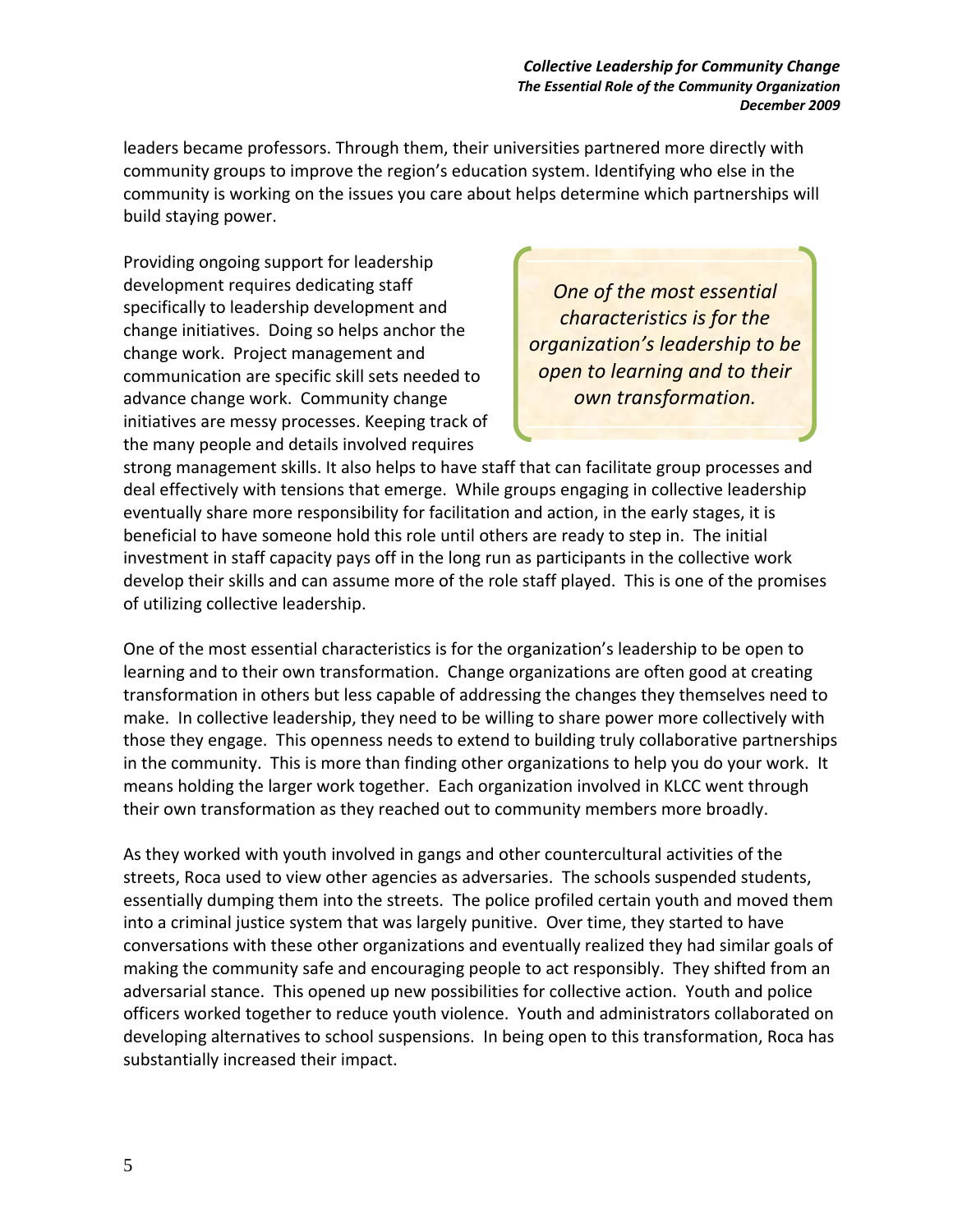### **DILEMMA OF SMALL ORGANIZATIONS**

It is often the communities with the greatest need that have the least organizational capacity. The necessary organizations may not exist or they may be small and struggling. We can't abandon these communities, so we need to learn to work with the organizations that are on the edge.

Small nonprofits are particularly reliant on a few key individuals who hold the organizational knowledge and the big picture. If one of these individuals is absent due to an illness or they decide to leave the organization, the organization can become destabilized. Big Creek People in Action (Big Creek), an organization in West Virginia's coal mining country, held a "wake" at one gathering of KLCC communities. This activity illustrated all the stakeholders of the community who would mourn the organization's absence if it no longer existed. The exercise highlighted outreach strategies the community needed to take to strengthen the organization.

Shortly after this exercise, the Big Creek co-founder's spouse became terminally ill and died. She was absent for an extended period and eventually left the organization. For a while, the organization was in limbo. Fortunately, an outside consultant provided interim managerial support while a long-term staff member, who had great standing in the community and strong organizational knowledge, focused on keeping the programs going. Together, these efforts enabled Big Creek to buy time for the board to make critical decisions about the organization's future.

As the Big Creek example demonstrates, small organizations need to assess the extent to which staffers are collectively holding the work and whether the organizational knowledge resides primarily in one person such as the executive director. Even small organizations can share power and knowledge and do some advance preparation for transitions.

It may be that small organizations are providing crucial lifelines in vulnerable communities. When funders provide resources to support their survival and capacity building, they are making valuable investments to help vulnerable communities avoid being completely overwhelmed.

### **RENEWING THE ORGANIZATION BY CONTINUALLY GROWING CAPACITY**

KLCC offered a range of supporting activities that proved helpful to organizations leading change efforts.

KLCC created a learning community where communities could break their isolation and gather face-to-face with others doing similar work.Participants could meet people who had different backgrounds and contexts but shared similar issues and challenges. As a participant from Big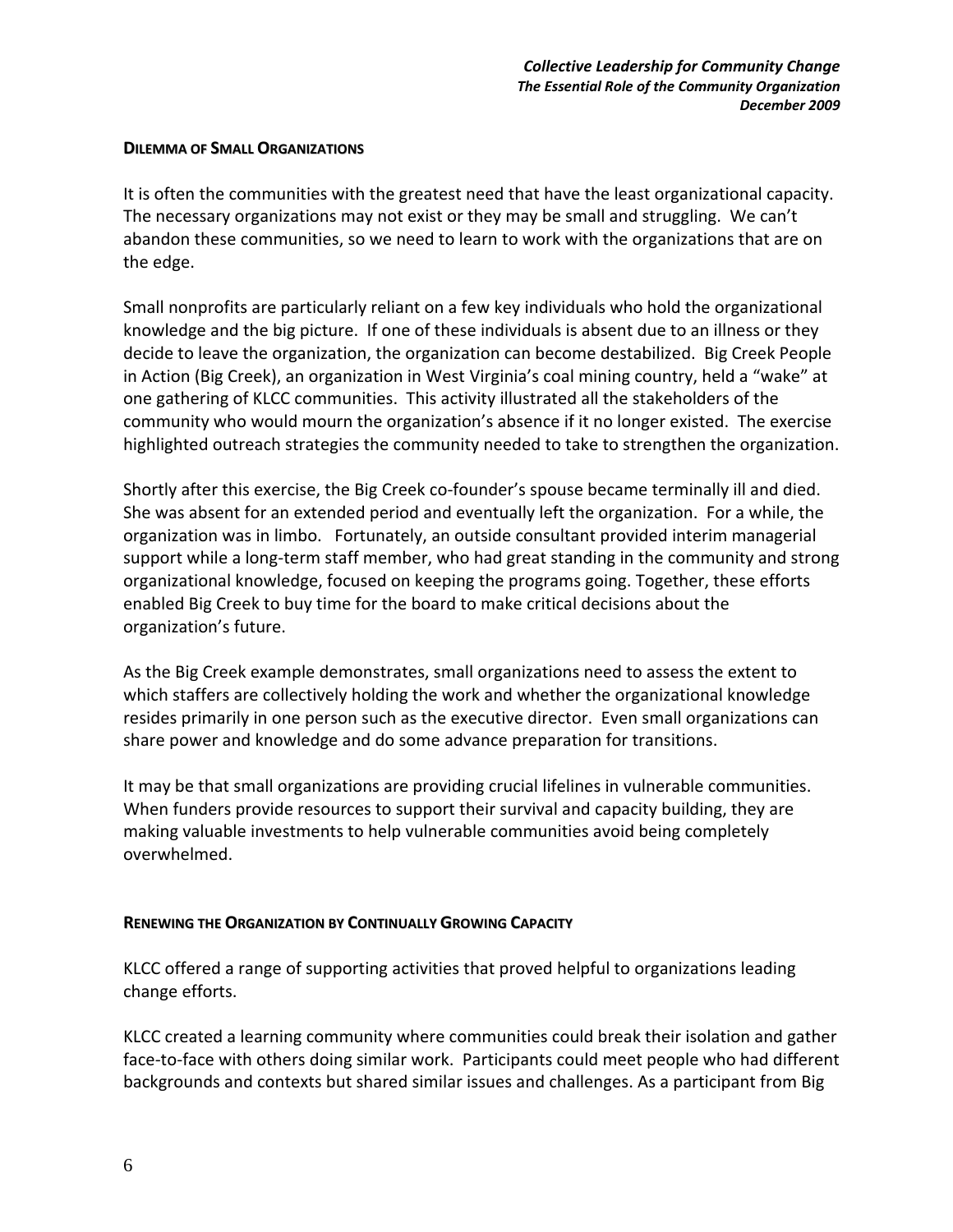Creek said to other communities, "You are our window to the world." For some KLCC participants, this was the first time they had an out-of-county experience.

The gatherings provided the time and space for team reflections from each community. Teams identified their lessons learned and developed plans for next steps. The approaches of other communities stretched their thinking. Additionally, they built strong, caring relationships with other communities that offered inspiration and support.

A national team worked directly with local community facilitators/coaches from all the sites. This team served as critical friends and provided outside perspective to local leadership teams. Periodic visits by the national team helped local leadership take stock of their progress and learning. The main focus of these on-site visits was to facilitate reflection of what was and wasn't working, identify specific assistance needed, and create next step plans. Sites reported greatly appreciating this time and space for reflection. The visits also provided a way to orient new staff, and help board and community partners understand the potential of collective leadership for their agencies and communities.

Capacity building and technical assistance support for host agencies can increase agency stability and help with key transitions. Each agency has its own needs regarding the capacities

they see as important to build in order to be strong and stable for their communities. The KLCC organizations were given funding support and guidance to identify local consultants capable of working on key areas. The types of technical assistance used by sites ranged from helping with executive director succession, developing agency brand, designing communications plans, creating digital storytelling labs, planning fund development, recruiting staff, etc.

*Capacity building and technical assistance support for host agencies can increase agency stability and help with key transitions*.

If a community group does not have ready access to these support structures, they can work to attract them. Learning communities can be self-organized and groups can initiate relationships with volunteers who can serve as critical friends. They can also seek support from foundations for specific technical assistance needs.

### **THE COMMUNITY LEARNING EXCHANGE SUPPORTS CAPACITY BUILDING**

For KLCC communities, this kind of change work has become a way of life. As the first phase of work funded by the Foundation ended, the communities came together to create a Community Learning Exchange (CLE). The purpose of the CLE is to allow these organizations to stay connected to advance their own learning and to extend the learning to other communities.